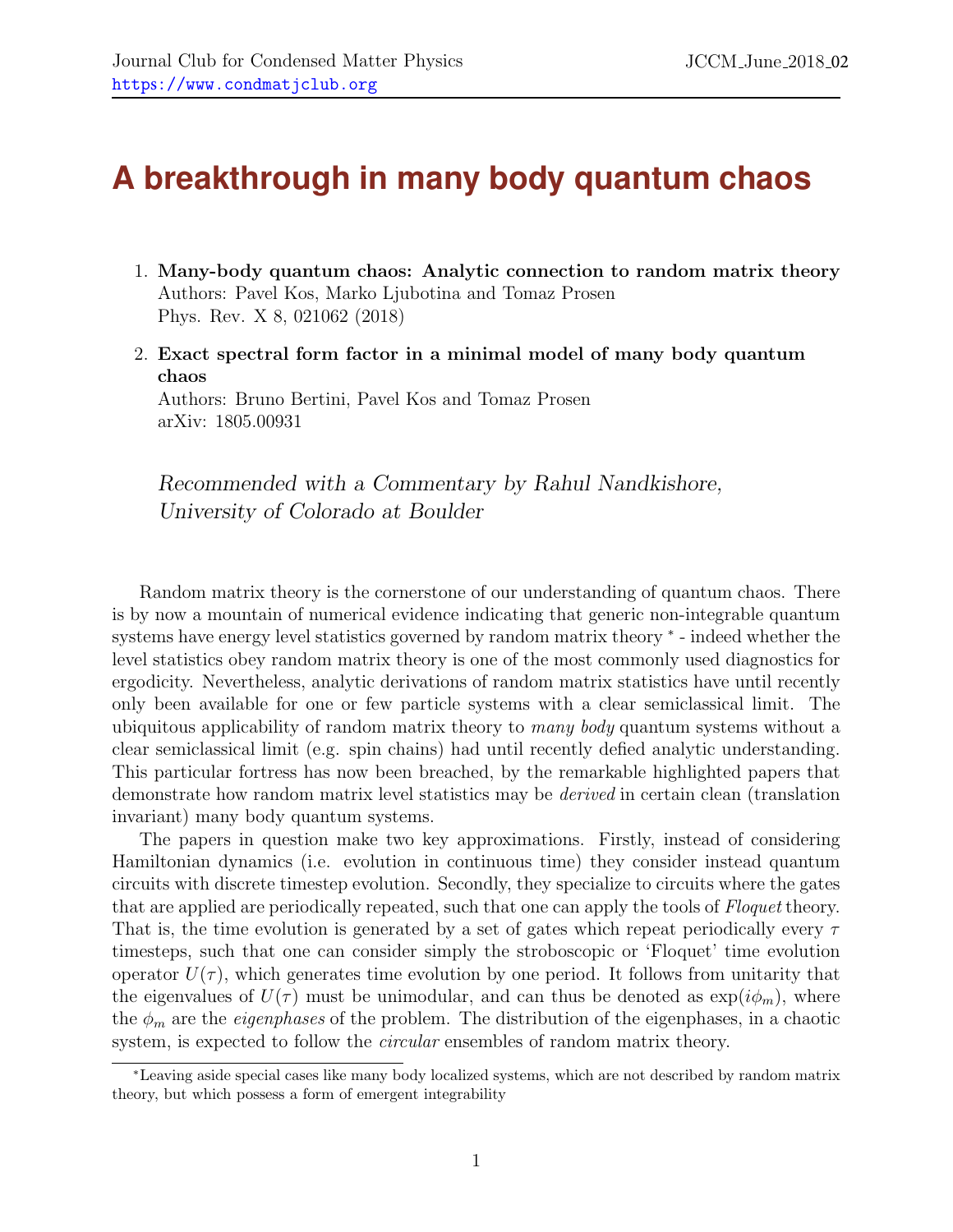The particular quantity that is examined is the 'spectral form factor' of the Floquet eigenphases. That is, if  $\rho(\phi)$  is the normalized density of states of the eigenphases, and  $R(\theta) = \langle \rho(\phi + \theta/2)\rho(\phi - \theta/2)\rangle - \langle \rho \rangle^2$  is the connected two point correlator of the densities <sup>[†](#page-1-0)</sup>, then the spectral form factor for a system with Hilbert space of dimension  $\mathcal N$  is given by the Fourier transform

$$
K(t) = \frac{\mathcal{N}^2}{2\pi} \int_0^{2\pi} R(\theta) e^{-i\theta t} d\theta \tag{1}
$$

Random matrix theory predicts that this spectral form factor should vanish as  $K \sim t$  at small t, with a co-efficient that depends on the ensemble in question. The vanishing of  $K(t)$ at small  $t$  is related to the incompressibility of the spectrum.

Kos, Ljubotina and Prosen are able to calculate the spectral form factor analytically for a particular clean (disorder free) many body quantum circuit, consisting of two timestep evolution. Key to the analysis is that one of the two timesteps is 'non-interacting' (i.e. consists purely of single qubit gates), while the other timestep, while containing abitrarily long range interactions, involves only gates that are diagonal in the computational basis. The authors are then able to map the computation of the spectral form factor to the partition function of an Ising model on a ring of circumference  $t$ . In this manner they are able to analytically derive a spectral form factor in agreement with random matrix theory over the window of timescales  $t_E < t < t_H$ , where  $t_H$  is the Heisenberg time of the system (exponential in system size), while the critical time  $t_E$  for onset of random matrix statistics is *logarithmic* in system size. A similar logarithmic scaling of the critical time for onset of random matrix statistics was found in  $[2, 3]$  $[2, 3]$  $[2, 3]$ . This is a *tour de force* result, corresponding to a analytic derivation of random matrix level statistics in a clean many body quantum system, albeit with long range interactions.

A further breakthrough is presented by Bertini, Kos, and Prosen, who analytically derive the spectral form factor (and show that it agrees with random matrix theory) in a model with interactions that are strictly *local* in real space. The model in question consists of periodically repeated two timestep evolution, where the generating Hamiltonian for the first timestep consists of a nearest neighbor Ising interaction and a longitudinal field, while that for the second timestep consists only of a uniform transverse field. This shares again the feature that one timestep consists only of single qubit gates, while the other consists only of gates diagonal in the computational basis. To define ensemble expectation values it is further convenient to introduce spatial randomness in the longitudinal fields. Once again, Bertini et al are able to reinterpret the calculation of the spectral form factor as the transfer matrix evaluation of a partition function, and hence to analytically obtain the spectral form factor (which agrees with random matrix theory predictions) in the interval of times  $t_E < t < t_H$ . This time, the critical time  $t_E$  for onset of random matrix statistics is found to be order *one* in the thermodynamic limit (i.e. lacking the logarithmic divergence observed in the earlier work). As an additional (remarkable) corollary, the results in the thermodynamic limit are found to be independent of the strength of the disorder in the longitudinal fields. This implies that random matrix level statistics may be derived both in the limit of zero disorder (i.e. clean systems), and for arbitrarily strong but finite disorder - constituting an analytic

<span id="page-1-0"></span><sup>†</sup>Here and below, expectation values are taken either over a window of timesteps, or, alternatively over an ensemble of infinitesimally disordered systems